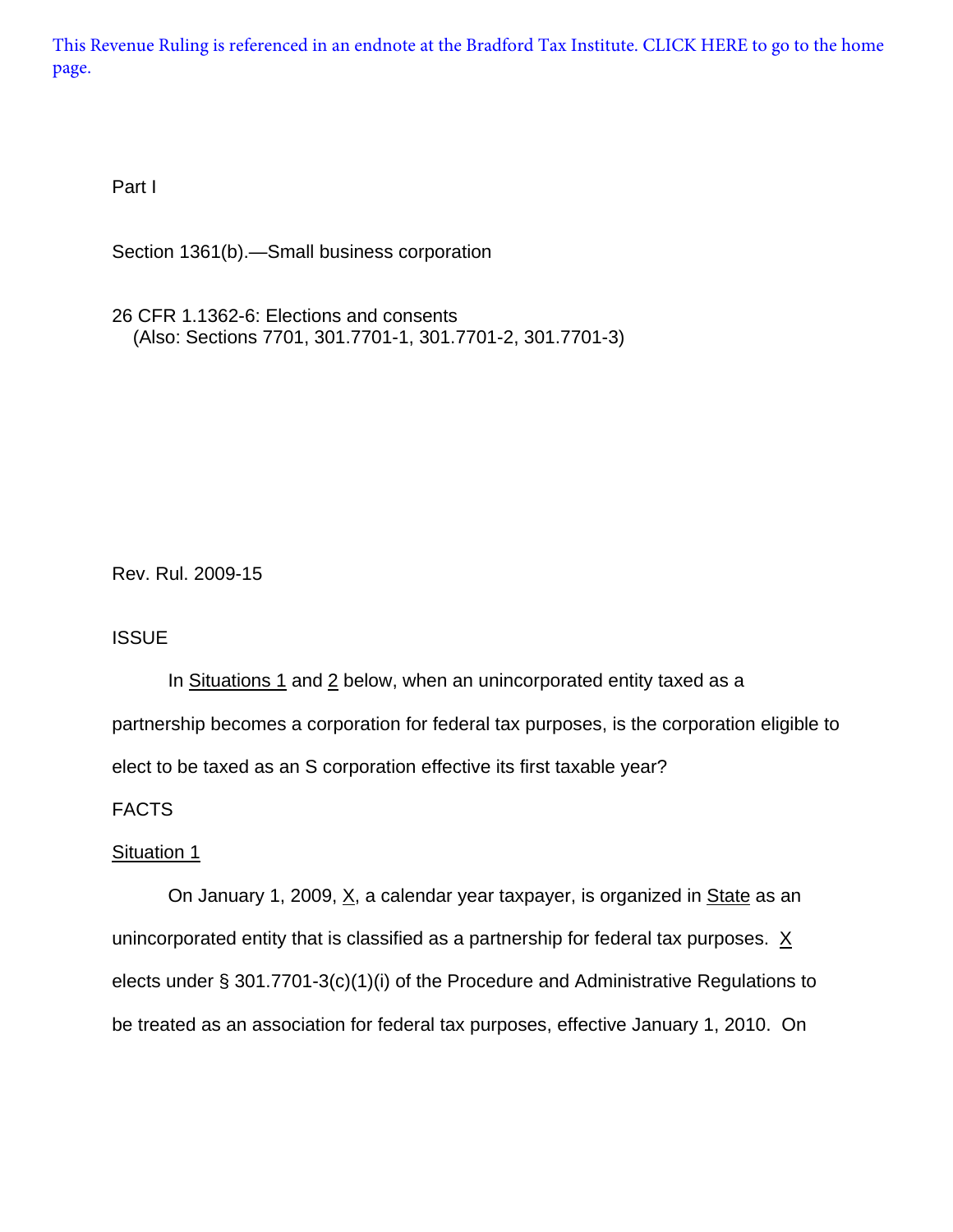February 1, 2010,  $X$  files an election under section 1362(a) of the Internal Revenue Code to be taxed as an S corporation, effective January 1, 2010. There is no person who held stock in  $X$  on January 1, 2010, who does not hold stock at the time the election is made.

#### Situation 2

On January 1, 2009,  $Y$ , a calendar year taxpayer, is organized in  $State$  as an unincorporated entity that is classified as a partnership for federal tax purposes. Y converts into a corporation under a state law formless conversion statute, effective January 1, 2010. As a result of the conversion,  $Y$  is classified as a corporation for federal tax purposes. On February 1, 2010,  $Y$  files an election under section 1362(a) to be taxed as an S corporation, effective January 1, 2010. There is no person who held stock in  $Y$  on January 1, 2010, who does not hold stock at the time the election is made. LAW

Section 1361(a)(1) provides that the term "S corporation" means, with respect to any taxable year, a small business corporation for which an election under section 1362(a) is in effect for that year.

Section 1361(b)(1)(B) provides that an S corporation cannot have as a shareholder a person (other than an estate, a trust described in section 1361(c)(2), or an organization described in section 1361(c)(6)) that is not an individual.

Section 1362(a) provides that a small business corporation may elect to be an S corporation.

2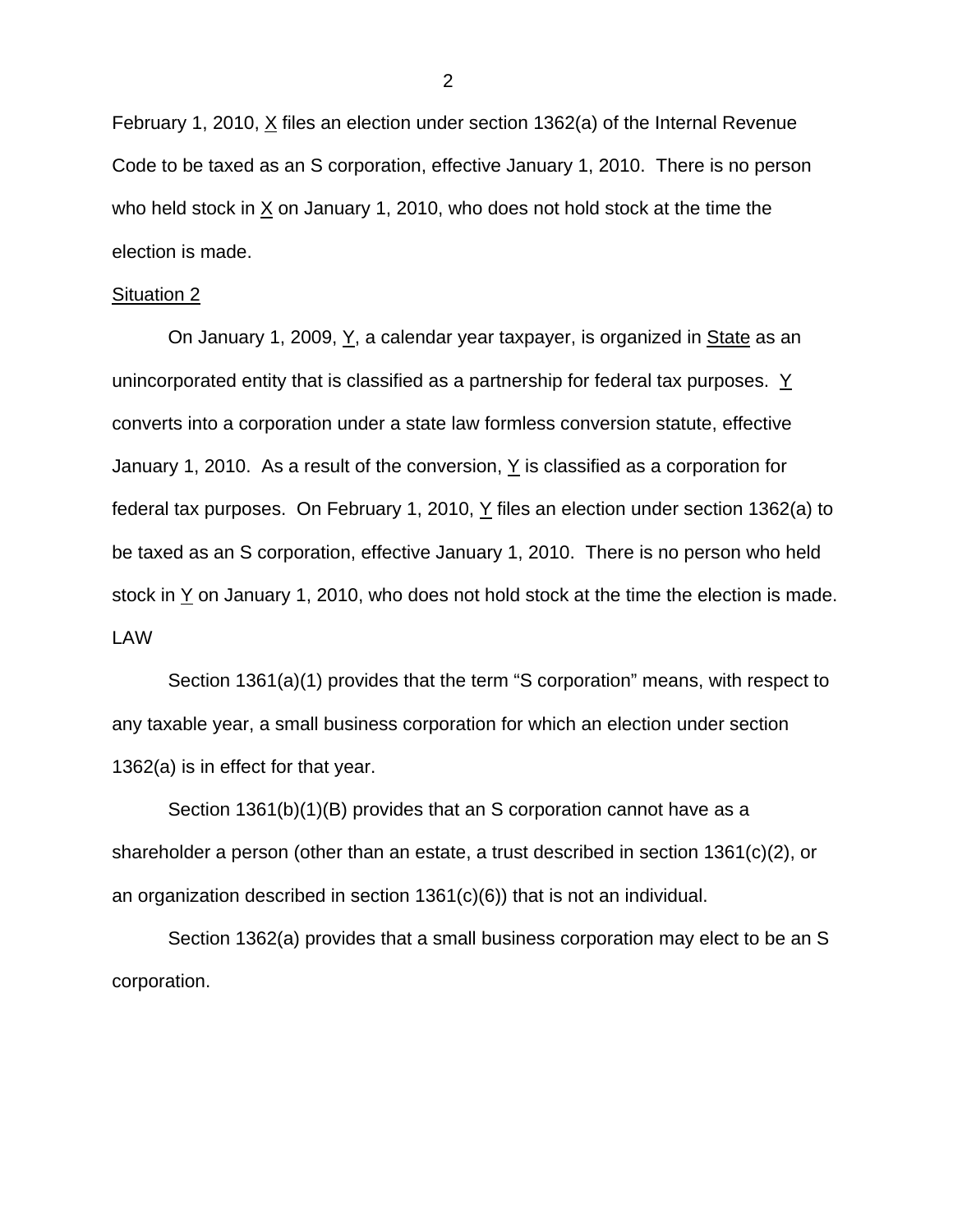Section 1362(b)(1) provides that a small business corporation may make an election to be treated as an S corporation for any taxable year (A) at any time during the preceding taxable year, or (B) at any time during the taxable year and on or before the 15th day of the third month of the taxable year.

Section 1.1362-6(a)(2)(ii)(B) of the Income Tax Regulations provides that a timely election made by a small business corporation during the taxable year for which it is intended to be effective is nonetheless treated as made for the following taxable year if (1) the corporation is not a small business corporation during the entire portion of the taxable year that occurs before the date the election is made; or (2) any person who held stock in the corporation at any time during the portion of the taxable year that occurs before the time the election is made, and who does not hold stock at the time the election is made, does not consent to the election.

Section 7701(a)(2) provides that the term "partnership" includes a syndicate, group, pool, joint venture, or other unincorporated organization, through or by means of which any business, financial operation, or venture is carried on, and which is not, within the meaning of this title, a trust or estate or a corporation.

Section 7701(a)(3) provides that the term "corporation" includes associations, joint-stock companies, and insurance companies.

Section 301.7701-2(b)(1) defines the term "corporation" to include a business entity organized under a federal or state statute, or under a statute of a federally recognized Indian tribe, if the statute describes or refers to the entity as incorporated or as a corporation, body corporate, or body politic.

3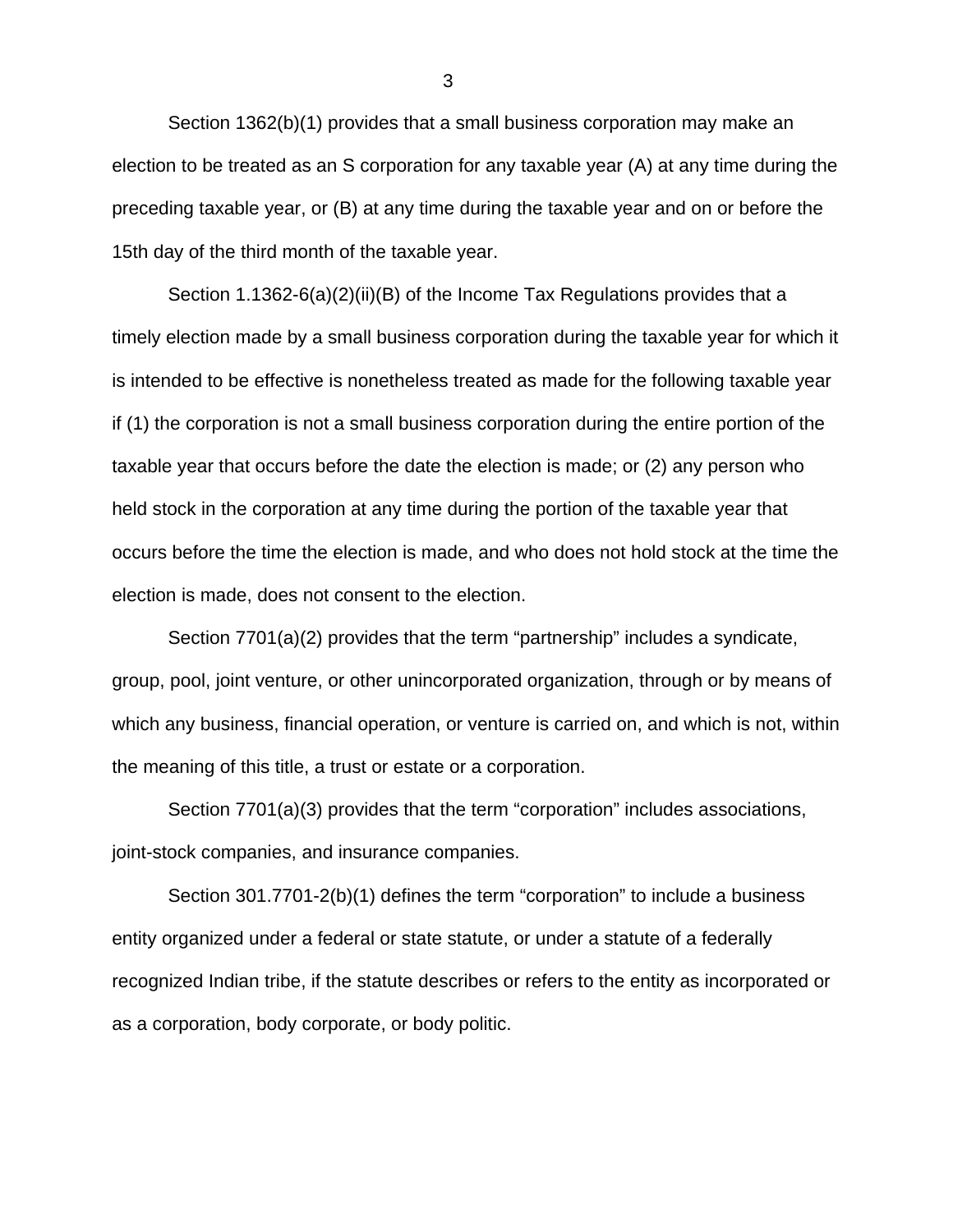Section 301.7701-3(a) provides that a business entity that is not classified as a corporation under § 301.7701-2(b)(1), (3), (4), (5), (6), (7) or (8) (an eligible entity), can elect its classification for federal tax purposes.

Section 301.7701-3(g)(1)(i) provides that, if an eligible entity classified as a partnership elects under  $\S$  301.7701-3(c)(1)(i) to be classified as an association, the following is deemed to occur: the partnership contributes all of its assets and liabilities to the association in exchange for stock in the association, and immediately thereafter, the partnership liquidates by distributing the stock of the association to its partners.

Section 301.7701-3(g)(3)(i) provides that an election under § 301.7701-3(c)(1)(i) that changes the classification of an eligible entity for federal tax purposes is treated as occurring at the start of the day for which the election is effective. Any transactions that are deemed to occur under § 301.7701-3(g) as a result of a change in classification are treated as occurring immediately before the close of the day before the election is effective. For example, if an election is made to change the classification of an entity from an association to a partnership effective on January 1, the deemed transactions specified in § 301.7701-3(g)(1)(ii) (including the liquidation of the association) are treated as occurring immediately before the close of December 31 and must be reported by the owners of the entity on December 31. Thus, the last day of the association's taxable year will be December 31 and the first day of the partnership's taxable year will be January 1.

Rev. Rul. 2004-59, 2004-1 C.B. 1050, explains the federal tax consequences where an unincorporated entity classified as a partnership for federal tax purposes

4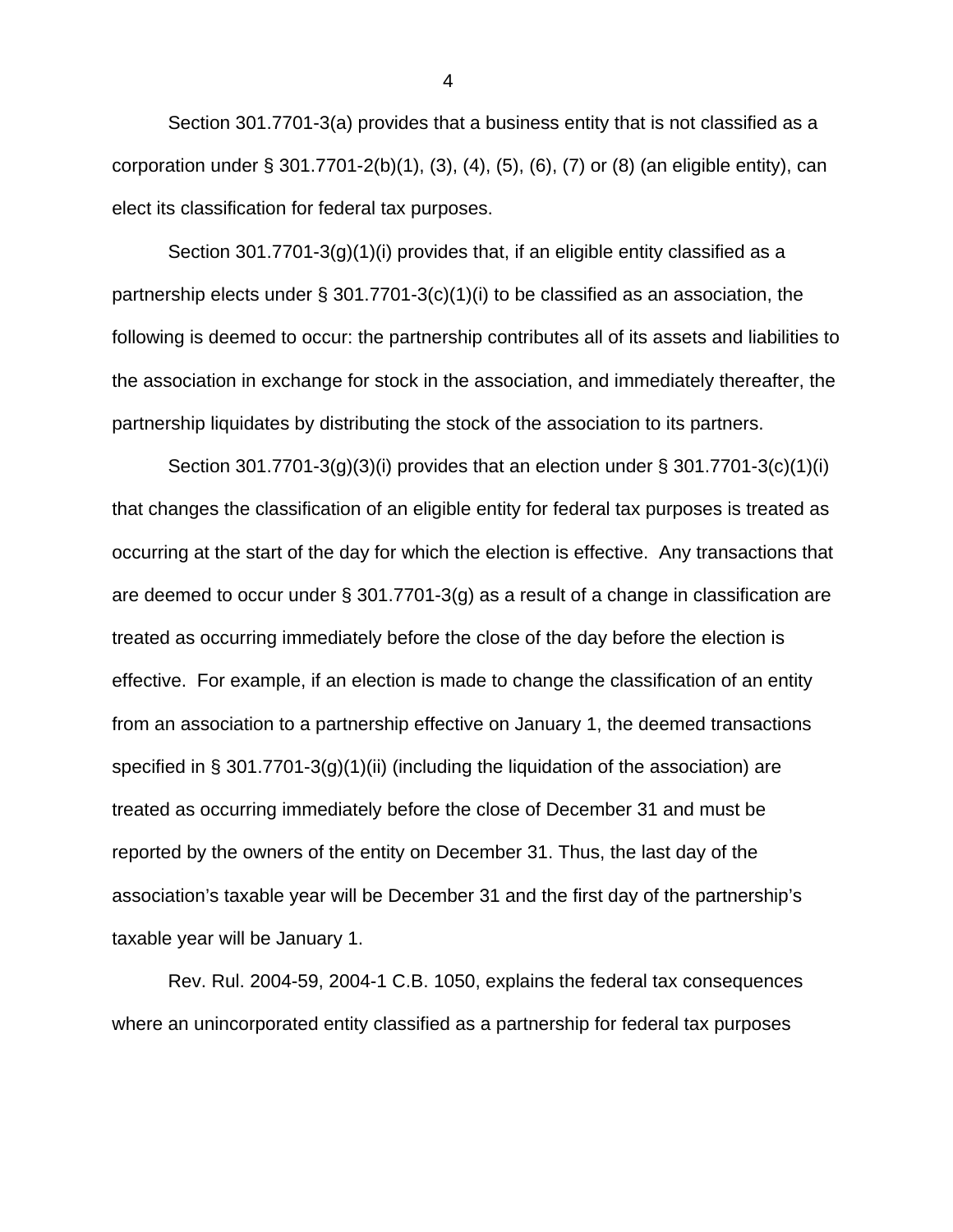converts into a state law corporation under a state law formless conversion statute. Rev. Rul. 2004-59 concludes that for federal tax purposes, an unincorporated entity classified as a partnership that converts to a corporation under a state law formless conversion statute will be treated in the same manner as one that makes an election to be classified as an association under § 301.7701-3(c)(1)(i).

#### ANALYSIS

#### Situation 1

When  $X$ , an entity classified as a partnership for federal tax purposes, elects under § 301.7701-3(c)(1)(i) to be classified as an association for federal tax purposes, the following steps are deemed to occur:  $X$  contributes all of its assets and liabilities to the association in exchange for stock in the association, and immediately thereafter  $\underline{X}$ liquidates by distributing the stock of the association to its partners. Under § 301.7701- 3(g)(3)(i), these deemed steps are treated as occurring immediately before the close of the day before the election is effective. Thus, the partnership's taxable year ends on December 31, 2009, and the association's first taxable year begins on January 1, 2010. Therefore, the partnership will not be deemed to own the stock of the association during any portion of the association's first taxable year beginning January 1, 2010, and  $\underline{X}$  is eligible to elect to be an S corporation effective January 1, 2010. Additionally, because the partnership's taxable year ends immediately before the close of the day on December 31, 2009, and the association's first taxable year begins at the start of the day on January 1, 2010, the deemed steps will not cause  $\underline{X}$  to have an intervening short taxable year in which it was a C corporation.

 $\sim$  5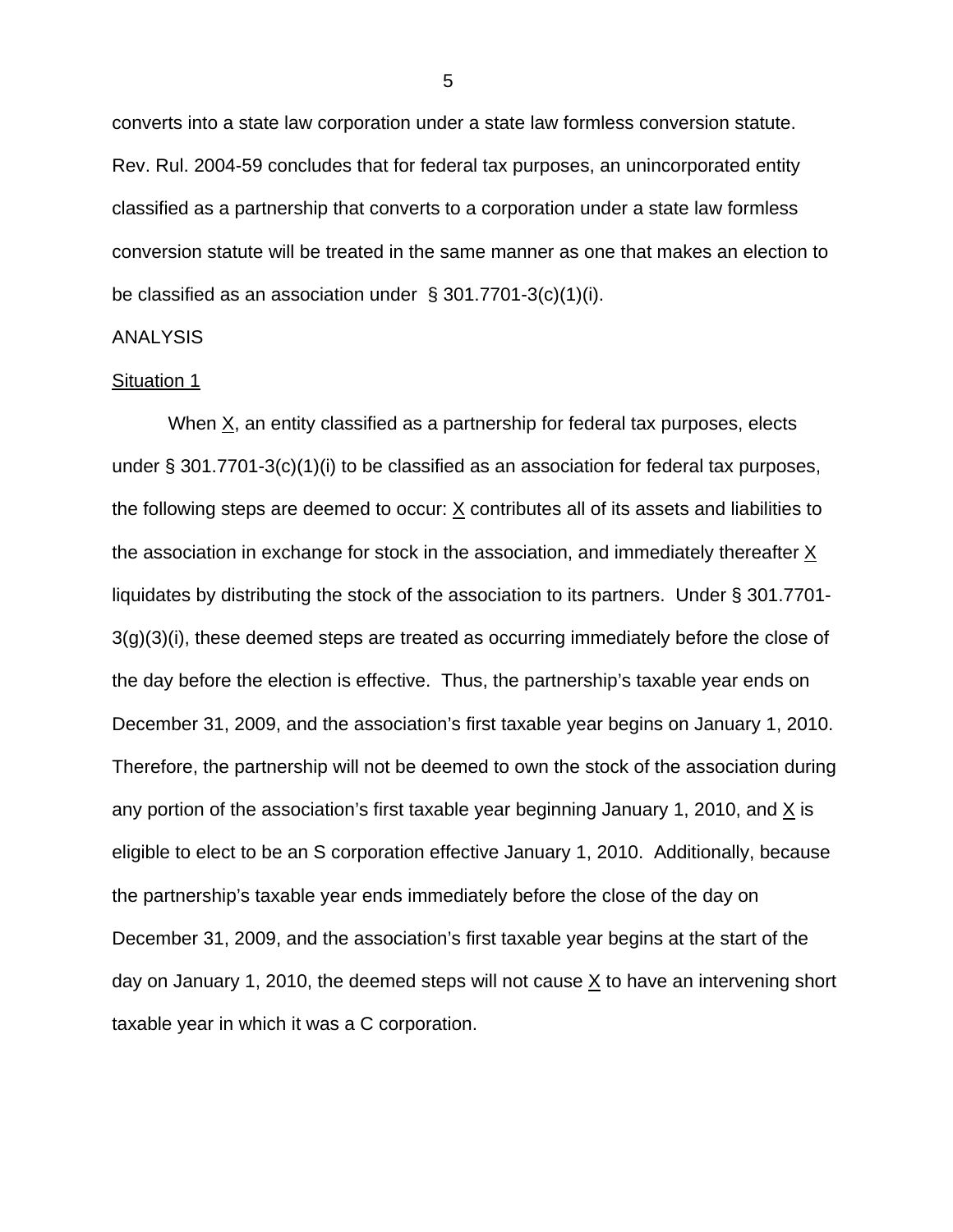#### Situation 2

Rev. Rul. 2004-59 provides that the conversion of a partnership into a state law corporation under a state law formless conversion statute is treated in the same manner as if the entity had made an election to be treated as an association under § 301.7701- 3(c)(1)(i). Therefore, Y is deemed to contribute all of its assets and liabilities to the corporation in exchange for stock in the corporation, and immediately thereafter Y liquidates by distributing the stock of the corporation to its partners. As in Situation 1, the partnership will not be deemed to own the stock of the corporation during any portion of the corporation's first taxable year beginning January 1, 2010, and  $Y$  is eligible to elect to be an S corporation effective January 1, 2010. Additionally, because the partnership's taxable year ends immediately before the close of the day on December 31, 2009, and the corporation's first taxable year begins at the start of the day on January 1, 2010, the deemed steps will not cause  $Y$  to have an intervening short taxable year in which it was a C corporation.

#### **HOLDINGS**

In Situations 1 and 2, when an unincorporated entity taxed as a partnership becomes a corporation for federal tax purposes, the corporation is eligible to elect to be taxed as an S corporation effective its first taxable year. Additionally, the corporation will not be deemed to have an intervening short taxable year in which it was a C corporation.

 $\overline{6}$